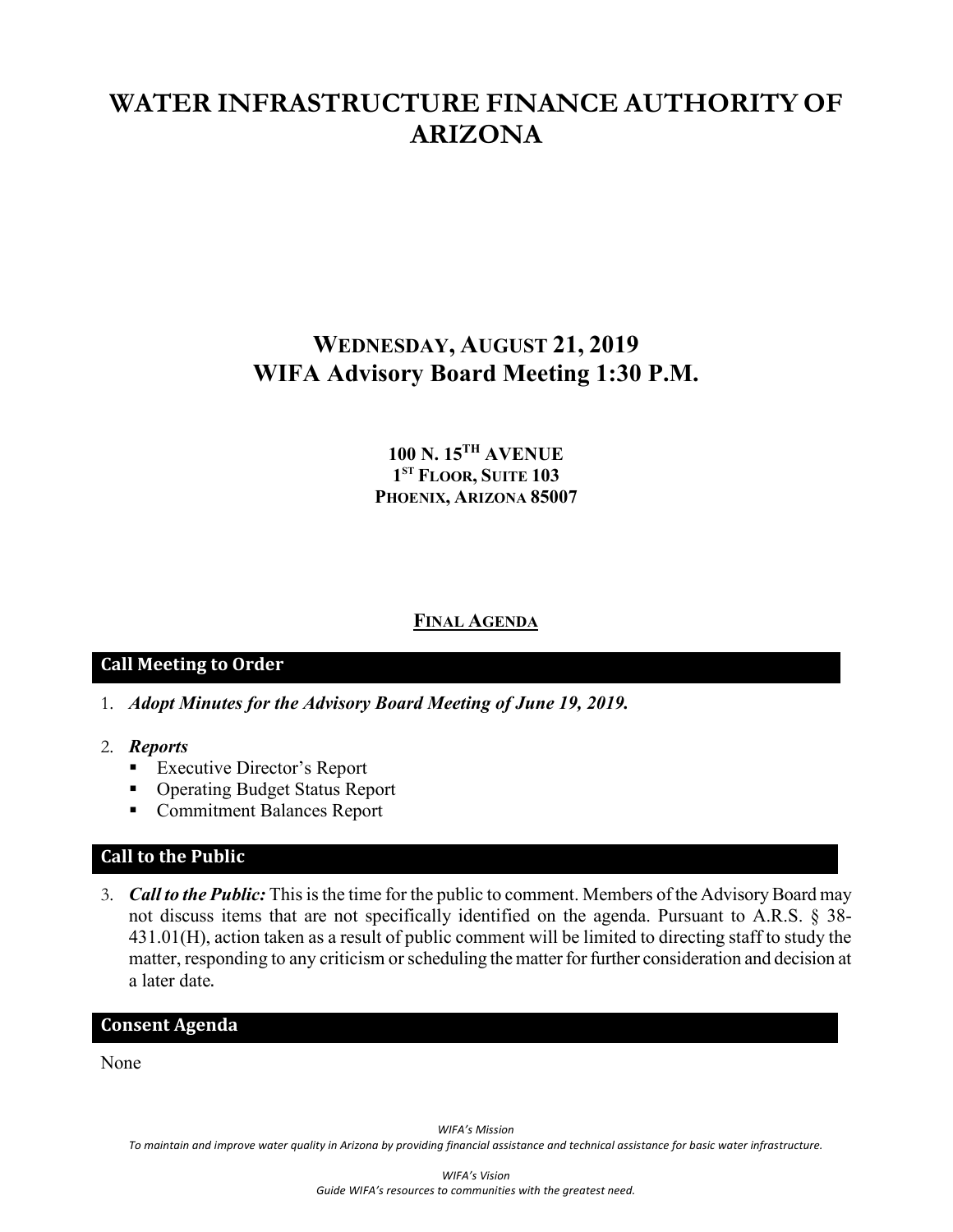#### **New Agenda Items for Consideration and Action**

4. *Review, Discuss & Possible Action:* Recommend Adoption of the CWRF Financial Assistance Project Priority List Funding Cycle 2020: *Sara Konrad will lead the discussion*

Change:

• White Mountain Apache Housing Authority (CW 001-2020) – amount requested decreased, MHI decreased, subsidy decreased

Fundable Range:

- White Mountain Apache Housing Authority (CW 001-2020)
- 5. *Review, Discuss & Possible Action:* Recommend Adoption of the DWRF Financial Assistance Project Priority List Funding Cycle 2020: *Sara Konrad will lead the discussion*

Add:

- Arroyo Water Company (DW 015-2020)
- Kohl's Ranch Water Company (DW 016-2020)
- Jakes Corner Water Co (DW 014-2020)

Change:

• White Mountain Apache Housing Authority (DW 001-2020) – amount requested decreased, MHI decreased, subsidy decreased

Fundable Range:

- Tonto Village Water Company, Inc. (DW 003-2020)
- Mayer Domestic Water Improvement District (DW 005-2020)
- Tonto Village Domestic Water Improvement District (DW 004-2020)
- White Mountain Apache Housing Authority (DW 001-2020)
- 6. *Review, Discuss & Possible Action*: Recommend Approval of Loan Resolution 2020-001 and Due Diligence Summary CW 001-2020 – White Mountain Apache Housing Authority – CWRF – \$806,862 – *Angie Valenzuela will lead the discussion*
- 7. *Review, Discuss & Possible Action*: Recommend Approval of Loan Resolution 2020-002 and Due Diligence Summary DW 001-2020 – White Mountain Apache Housing Authority – DWRF – \$616,030 – *Angie Valenzuela will lead the discussion*
- 8. *Review, Discuss & Possible Action:*Recommend Approval of Loan Resolution Addendum A2020- 003 – City of Prescott – DWRF – Amend to extend the loan term from 20 years to 30 years – *Angie Valenzuela will lead the discussion*
- 9. *Review, Discuss & Possible Action:*Recommend Approval of Loan Resolution Addendum A2020- 004 – Rancheros Bonitos Water Co., LLC – DWRF – Amend to increase loan amount by \$60,000 – *Angie Valenzuela will lead the discussion*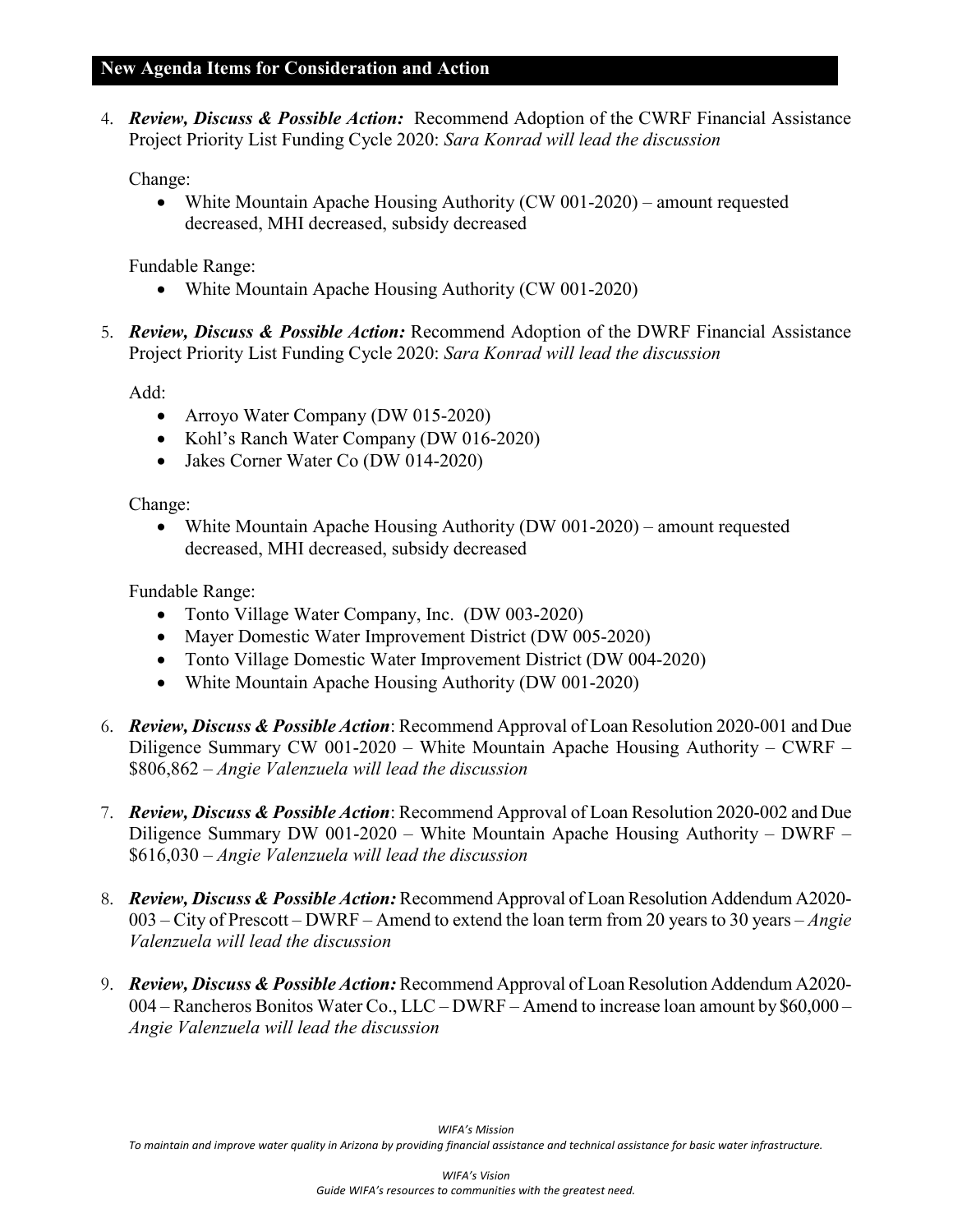10. *Review, Discuss & Possible Action:*Recommend Approval of Loan Resolution Addendum A2020- 005 – Box 1 Inc. DBA Lazy C Water Service – DWRF – Amend to increase loan amount to \$352,851 – *Angie Valenzuela will lead the discussion*

#### **Update, Discussion or Presentation**

None

#### **Meeting Conclusion & Adjournment**

11. New Business/Issues:

■ Next Advisory Board Meeting Date – Wednesday, October 16, 2019 at 1:30PM in Phoenix, Arizona

#### **Notes on Proceedings**

WIFA is committed to complying with the Americans with Disabilities Act. Persons with a disability may request a reasonable accommodation, such as a sign language interpreter, by contacting WIFA at (602) 364-1310. Requests should be made as early as possible to allow time to arrange the accommodation.

The agenda for the meeting is subject to change up to 24 hours before the meeting. At its discretion, the Authority may consider and act upon any agenda item out of order. One or more Board members may participate via teleconference.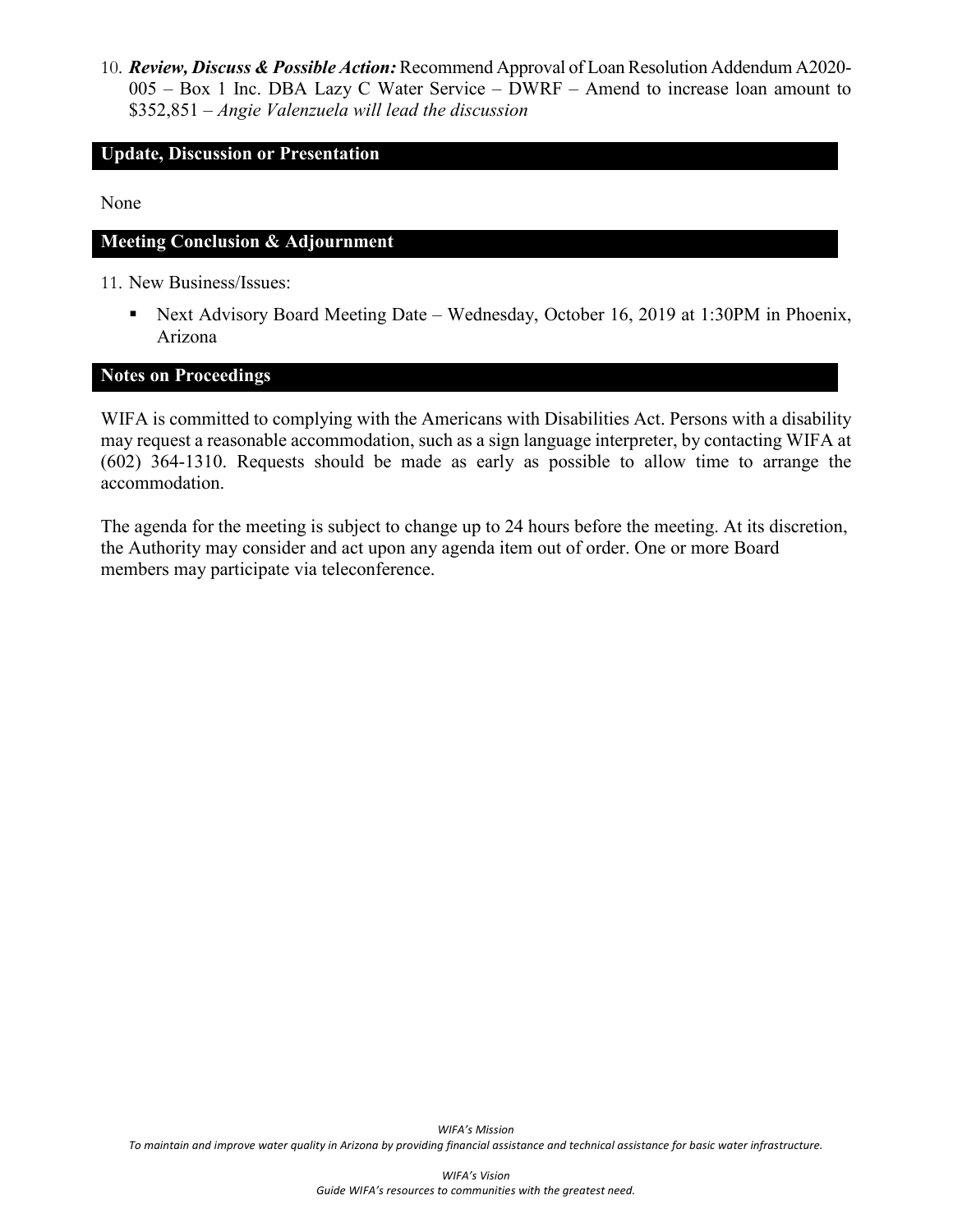# **Arizona's Clean Water Revolving Fund**

Project Priority List 2020 Funding Cycle August 2019

| <b>PPL</b><br>Rank | <b>Applicant</b> | <b>Population</b> | County | <b>Project Name</b>     | <b>Description</b>                                | Project<br><b>Number</b> | <b>Amount Requested /</b><br><b>Probable Green</b><br><b>Amount</b> | <b>Subsidy</b> |
|--------------------|------------------|-------------------|--------|-------------------------|---------------------------------------------------|--------------------------|---------------------------------------------------------------------|----------------|
|                    |                  |                   |        |                         | The project proposes to capture 130.5             |                          |                                                                     |                |
|                    |                  |                   |        |                         | million gallons of Class A+ reclaimed water       |                          |                                                                     |                |
|                    |                  |                   |        | <b>Reclaimed Water</b>  | that is currently not being utilized. The         |                          |                                                                     |                |
|                    |                  |                   |        | Pipeline Project -      | reclaimed water will replace potable water        |                          |                                                                     |                |
|                    |                  |                   |        | <b>Graham County</b>    | used at city properties and recreational          |                          | \$3,500,000.00 /                                                    |                |
| 1                  | Safford, City of | 9,566             |        | Graham Fairgrounds      | facilities for outdoor water use.                 | 003 2020                 | \$3,500,000.00                                                      | 85%            |
|                    |                  |                   |        |                         | The Authority currently has a waitlist of         |                          |                                                                     |                |
|                    |                  |                   |        |                         | approximately 1500 families that need             |                          |                                                                     |                |
|                    |                  |                   |        |                         | housing. WMAHA is seeking loan assistance         |                          |                                                                     |                |
|                    | White            |                   |        |                         | to fund the wastewater collection system for      |                          |                                                                     |                |
|                    | Mountain         |                   |        |                         | the proposed units and to connect to the          |                          |                                                                     |                |
|                    | Apache Housing   |                   |        |                         | existing regional wastewater treatment            |                          |                                                                     |                |
| 2                  | Authority        | 995               | Navajo | Apache Pine Phase 1     | system.                                           | 001 2020                 | \$806,862.00                                                        | 80%            |
|                    |                  |                   |        |                         | KVID's WWTP has only a single, aging              |                          |                                                                     |                |
|                    |                  |                   |        |                         | secondary clarifier. It is not possible to take   |                          |                                                                     |                |
|                    |                  |                   |        |                         | it offline to refurbish or replace it. KVID       |                          |                                                                     |                |
|                    |                  |                   |        |                         | would construct a new clarifier to run in         |                          |                                                                     |                |
|                    |                  |                   |        |                         | parallel with the existing clarifier. It would be |                          |                                                                     |                |
|                    |                  |                   |        |                         | located in the area currently used for sludge     |                          |                                                                     |                |
|                    | Kachina Village  |                   |        |                         | storage and processing. KVID would also           |                          |                                                                     |                |
|                    | Improvement      |                   |        | Second Clarifier        | construct a new aerobic sludge digester for       |                          |                                                                     |                |
| 3                  | <b>District</b>  | 2,800             |        | Coconino   Installation | sludge storage.                                   | 002 2020                 | \$807,000.00                                                        | 85%            |
| Total:             |                  |                   |        |                         |                                                   |                          | \$5,113,862,00                                                      |                |

**Legend:Total:**

**\$5,113,862.00** 

<sup>1</sup> *Eligible for disadvantaged community designation*

<sup>2</sup> *New project on PPL*

<sup>3</sup> *Eligible for Green Project Reserve*

<sup>4</sup> *Board approved; subsidy locked in at time of board resolution*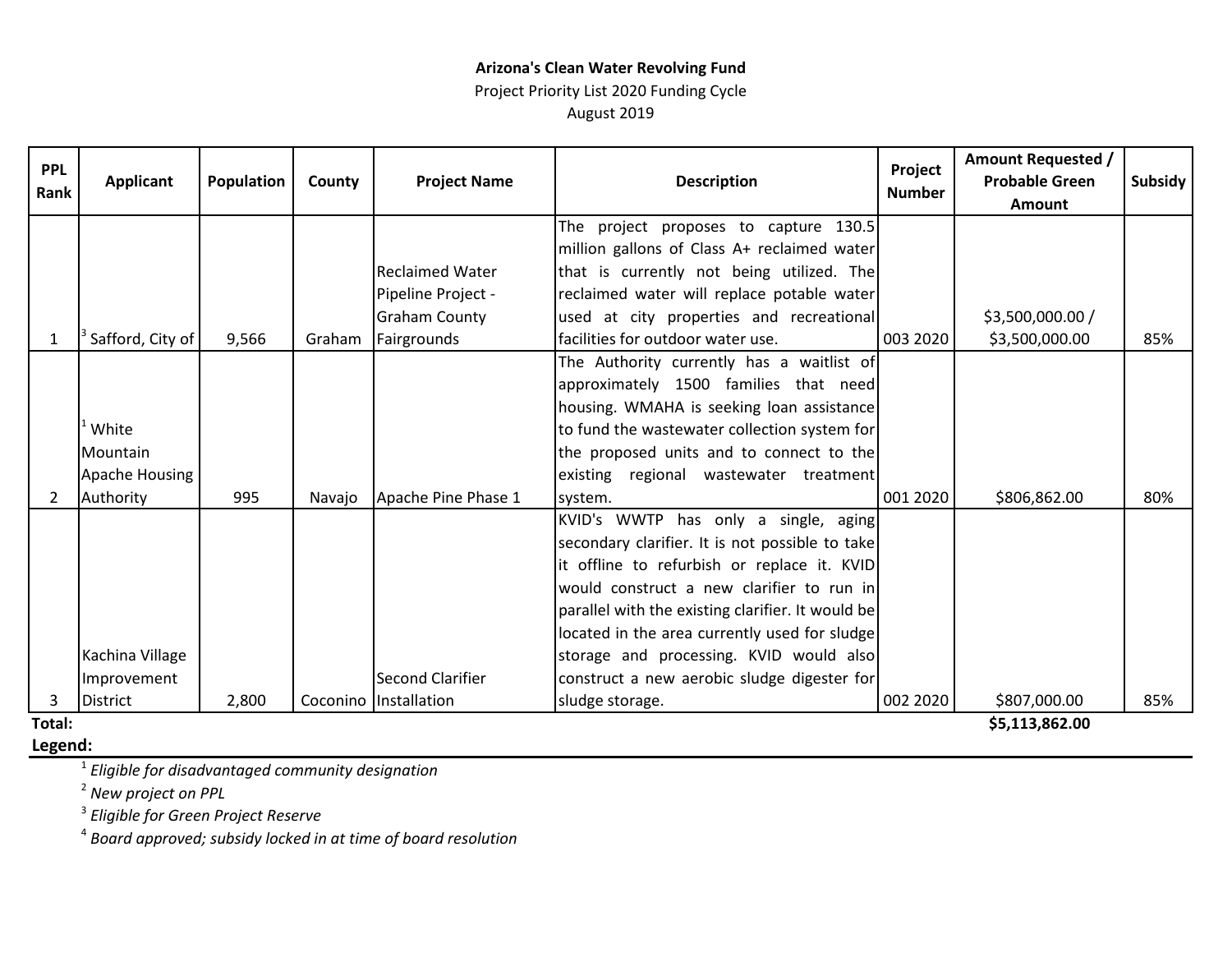#### **Arizona's Clean Water Revolving Fund** 2020 Funding Cycle - Fundable Range

August 2019

| <b>Fundable</b><br>Range<br>Rank | <b>PPL</b><br>Rank | <b>Applicant</b>              | <b>Population</b> | County | <b>Project Name</b> | <b>Project</b><br><b>Number</b> | Amount<br>Requested | Subsidy |
|----------------------------------|--------------------|-------------------------------|-------------------|--------|---------------------|---------------------------------|---------------------|---------|
|                                  |                    | White Mountain Apache Housing |                   |        |                     |                                 |                     |         |
|                                  |                    | <b>LAuthority</b>             | 995               | Navaio | Apache Pine Phase 1 | 001 2020                        | \$806,862.00        | 80%     |
| Total:                           |                    |                               |                   |        |                     |                                 | \$806,862.00        |         |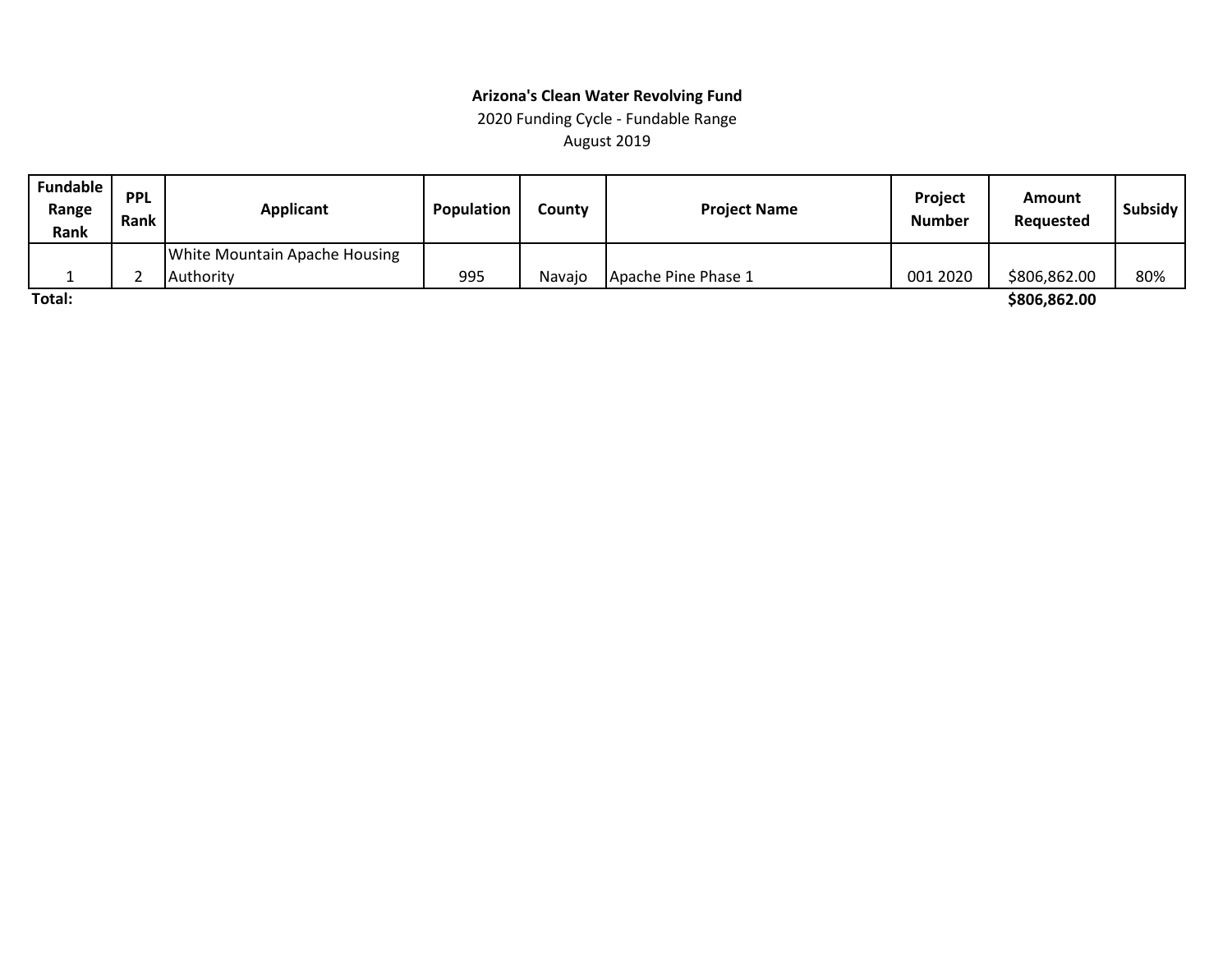## **Arizona's Drinking Water Revolving Fund**

Project Priority List 2020 Funding Cycle August 2019

| <b>PPL</b><br>Rank | <b>Applicant</b>            | Population | County  | <b>Project Name</b>         | <b>Description</b>                                 | Project<br><b>Number</b> | <b>Amount Requested /</b><br><b>Probable Green</b><br>Amount | Subsidy |
|--------------------|-----------------------------|------------|---------|-----------------------------|----------------------------------------------------|--------------------------|--------------------------------------------------------------|---------|
|                    |                             |            |         |                             | The system has several<br>infrastructure           |                          |                                                              |         |
|                    |                             |            |         |                             | installments that are at or have exceeded          |                          |                                                              |         |
|                    |                             |            |         |                             | useful life and need to be replaced.               |                          |                                                              |         |
|                    |                             |            |         |                             | Additionally, the owner proposes to update         |                          |                                                              |         |
|                    | <sup>1,2</sup> Arroyo Water |            |         | Arroyo WC Storage &         | the storage tank (identified in a recent           |                          |                                                              |         |
| 1                  | Company                     | 350        | Gila    | <b>Pumping Improvements</b> | sanitary survey by ADEQ).                          | 015 2020                 | \$205,240.00                                                 | 70%     |
|                    |                             |            |         |                             | The existing meters are old and inaccurate.        |                          |                                                              |         |
|                    |                             |            |         |                             | The company plans to replace the meters            |                          |                                                              |         |
|                    | 1,2,3 Kohl's Ranch          |            |         | <b>Meter Replacements</b>   | with "smart" meters and new ball valves and        |                          | \$137,500.00 /                                               |         |
| $\overline{2}$     | <b>Water Company</b>        | 114        | Gila    | and Installation            | backflow device.                                   | 016 2020                 | \$137,500.00                                                 | 80%     |
|                    |                             |            |         |                             | infrastructure<br>System<br>has<br>several         |                          |                                                              |         |
|                    |                             |            |         | Jake's Corner WC            | installments that are at or beyond useful life     |                          |                                                              |         |
|                    | <sup>2</sup> Jakes Corner   |            |         | Storage & Pumping           | and need to be replaced. This loan will            |                          |                                                              |         |
| 3                  | Water Co                    | 45         | Gila    | Improvements                | address storage and pumping improvements. 014 2020 |                          | \$89,640.00                                                  | 80%     |
|                    | Tonto Village               |            |         |                             | Project will replace old service lines and         |                          |                                                              |         |
| 4                  | Water                       | 185        | Gila    | <b>System Improvements</b>  | meters.                                            | 003 2020                 | \$618,377.00                                                 | 75%     |
|                    | Lyn-Lee Water               |            |         |                             | The system is in need of water storage and         |                          |                                                              |         |
| 5                  | Company                     | 90         | Pima    | <b>Water Storage</b>        | electrical updates to comply with ADEQ.            | 010 2020                 | \$40,000.00                                                  | 85%     |
|                    |                             |            |         |                             | The system is aging and facing serious             |                          |                                                              |         |
|                    |                             |            |         |                             | infrastructure deficiencies. This loan will        |                          |                                                              |         |
|                    |                             |            |         |                             | address the following: relocate and upgrade        |                          |                                                              |         |
|                    | <sup>'</sup> Mayer          |            |         |                             | water mainlines; install 4-5 new storage           |                          |                                                              |         |
|                    | Domestic Water              |            |         |                             | tanks; upgrade the booster stations; replace       |                          |                                                              |         |
|                    | Improvement                 |            |         | Mayer DWID                  | 700 meters; and construct an arsenic               |                          |                                                              |         |
| 6                  | <b>District</b>             | 1,400      | Yavapai | Improvement Projects        | blending station.                                  | 005 2020                 | \$5,000,000.00                                               | 75%     |
|                    | <sup>'</sup> Tonto Village  |            |         |                             |                                                    |                          |                                                              |         |
|                    | Domestic Water              |            |         |                             |                                                    |                          |                                                              |         |
|                    | Improvement                 |            |         | <b>TVDWID Purchase of</b>   | This loan is to secure funds to purchase the       |                          |                                                              |         |
| $\overline{7}$     | <b>District</b>             | 256        | Gila    | <b>TVWC Water System</b>    | Tonto Village Water Company.                       | 004 2020                 | \$410,200.00                                                 | 75%     |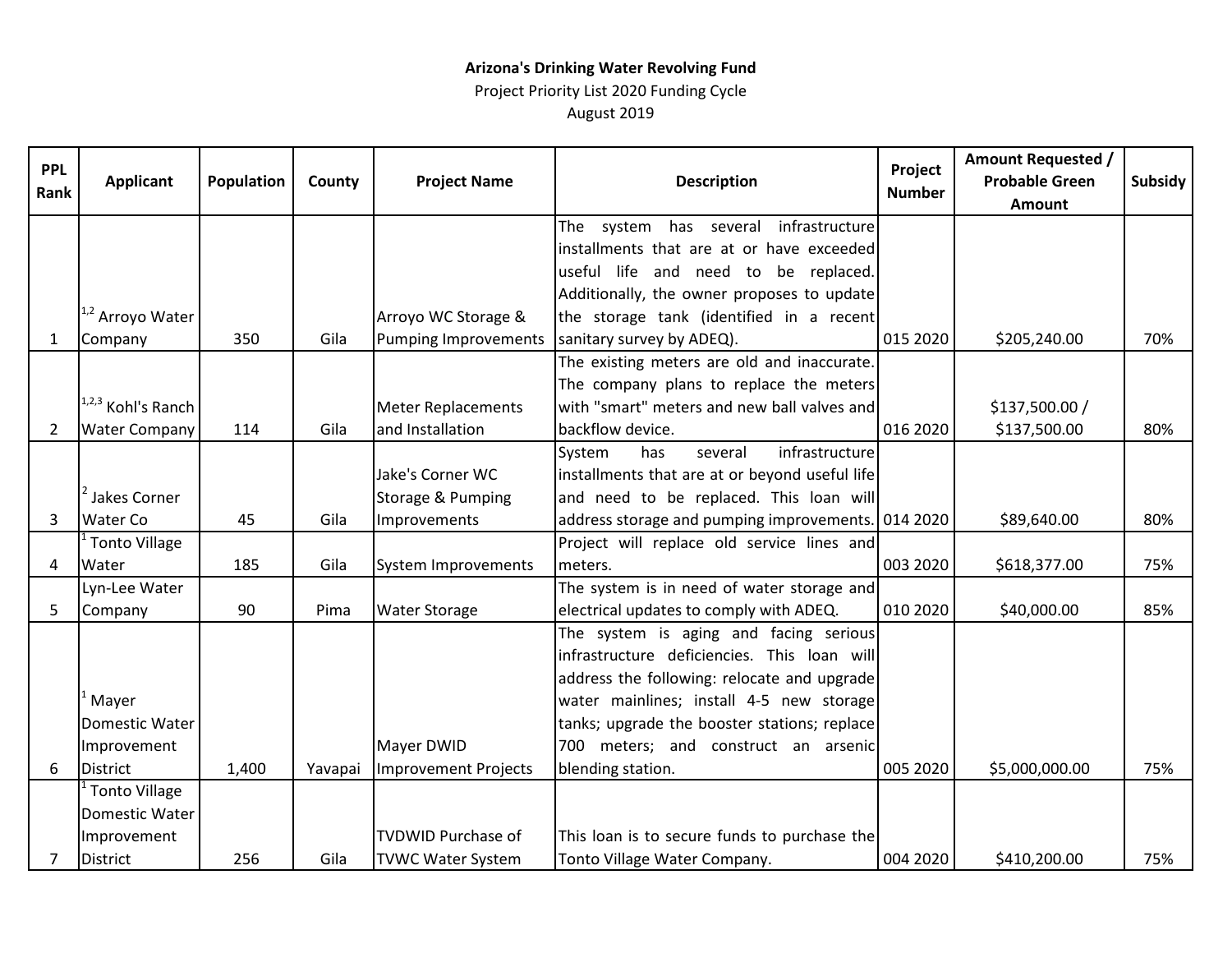| <b>PPL</b><br>Rank | <b>Applicant</b>      | Population | County  | <b>Project Name</b>          | <b>Description</b>                            | Project<br><b>Number</b> | <b>Amount Requested /</b><br><b>Probable Green</b><br><b>Amount</b> | Subsidy |
|--------------------|-----------------------|------------|---------|------------------------------|-----------------------------------------------|--------------------------|---------------------------------------------------------------------|---------|
|                    |                       |            |         |                              | Water meters were installed 70 years ago.     |                          |                                                                     |         |
|                    |                       |            |         |                              | Additionally, the SWTP suffers from turbidity |                          |                                                                     |         |
|                    |                       |            |         |                              | problems. As their main water supply, the     |                          |                                                                     |         |
|                    |                       |            |         | Addition of third well       | DWID is struggling to meet demand. This       |                          |                                                                     |         |
|                    |                       |            |         | and replacement of all       | project would resolve these issues by         |                          |                                                                     |         |
|                    |                       |            |         | water meters to AMR          | purchasing and outfitting a third well and    |                          |                                                                     |         |
| 8                  | <b>Rim Trail DWID</b> | 250        | Gila    | technology                   | replacing the meters.                         | 006 2020                 | \$140,000.00                                                        | 80%     |
|                    |                       |            |         |                              | The White Mountain Apache Tribe has an        |                          |                                                                     |         |
|                    |                       |            |         |                              | acute housing shortage for its tribal         |                          |                                                                     |         |
|                    |                       |            |         |                              | members and has a waitlist of approximately   |                          |                                                                     |         |
|                    | White                 |            |         |                              | 1500 families. Funds will be used to connect  |                          |                                                                     |         |
|                    | Mountain              |            |         |                              | water system's existing nearby<br>the         |                          |                                                                     |         |
|                    | Apache Housing        |            |         |                              | distribution mains to 28 new housing units    |                          |                                                                     |         |
| 9                  | Authority             | 2,125      | Navajo  | Apache Pine Phase 1          | for low-income families.                      | 001 2020                 | \$616,030.00                                                        | 80%     |
|                    |                       |            |         |                              | This project is to replace the existing well  |                          |                                                                     |         |
|                    | Appaloosa             |            |         | <b>Operational Equipment</b> | meters, purchase a stronger well pump, and    |                          |                                                                     |         |
| 10                 | Water                 | 500        | Yavapai | Upgrades                     | clean and coat the storage tank.              | 007 2020                 | \$350,000.00                                                        | 85%     |
|                    |                       |            |         |                              | Based upon current system demand and          |                          |                                                                     |         |
|                    |                       |            |         |                              | available water resources, Queen Creek has    |                          |                                                                     |         |
|                    |                       |            |         |                              | current water resource deficit of<br>la.      |                          |                                                                     |         |
|                    |                       |            |         |                              | approximately 5,300 AF. Queen Creek is        |                          |                                                                     |         |
|                    |                       |            |         | Queen Creek                  | requesting funding for the purchase of        |                          |                                                                     |         |
|                    |                       |            |         | Groundwater                  | extinguishment credits which would enhance    |                          |                                                                     |         |
|                    | Queen Creek,          |            |         | <b>Extinguishment Credit</b> | and diversify the town's water supply to help |                          |                                                                     |         |
| 11                 | Town of               | 83,000     |         | Maricopa Acquisition         | meet current and future demand.               | 012 2020                 | \$50,000,000.00                                                     | 90%     |
| Total:             |                       |            |         |                              |                                               |                          | \$57,606,987.00                                                     |         |

**Legend:**

<sup>1</sup> *Eligible for disadvantaged community designation*

<sup>2</sup> *New project on PPL*

<sup>3</sup> *Eligible for Green Project Reserve*

<sup>4</sup> *Board approved; subsidy locked in at time of board resolution*